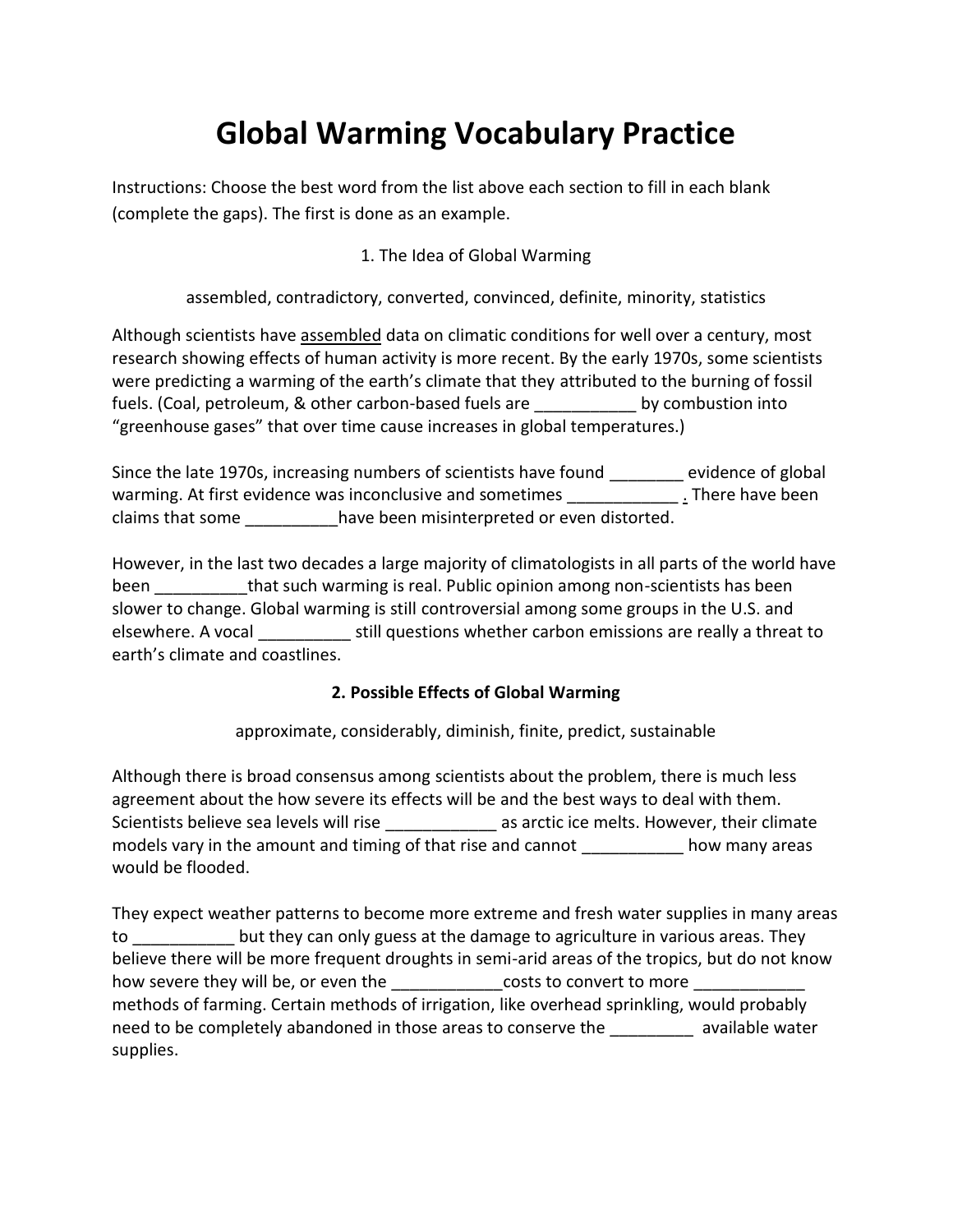#### **3. Looking for Solutions: International Discussions**

advocates, conferences, contradiction, controversy, enforceable, neutral

There have been international almost every year in different parts of the world since the Rio Earth Summit in 1972 (when the United Nations Framework for Climate Change- the UNFCC-- was adopted), but progress has been slow.

Almost everyone agrees that it is vital to reduce carbon emissions. The more developed nations (most responsible for current carbon emissions) have also accepted their responsibility-- in theory-- to help developing nations grow without increasing carbon emissions too much.

Their **the contract and solution** have argued convincingly on behalf of support for the countries that will be most hurt by global warming: island nations, countries with large populations in low-lying coastal areas, and semi-arid areas likely to face more frequent droughts due to climate change. Most nations have agreed on the need to provide aid to those countries.

The conflict comes in trying to allocate national responsibilities for emission reduction and financial aid.

Most countries are not ready to reduce their own use of carbon fuels as much as panels of climate experts say is necessary to reach a carbon-\_\_\_\_\_\_\_\_\_ state.

The second source of \_\_\_\_\_\_\_\_\_\_\_\_ is the amount each developed nation should pay to help the developing world deal with climate change and with clean-energy development. Very few nations have made the financial commitments necessary to meet the goals that all have agreed are important. This **Exercise 1 and Sections** between words and actions makes effective action much more difficult.

Despite past failures to get an  $\Box$  climate treaty, climate negotiations continue. Negotiators look for ways to accommodate the most important needs and priorities of the different nations, so that they will be willing to cooperate on the overall plan.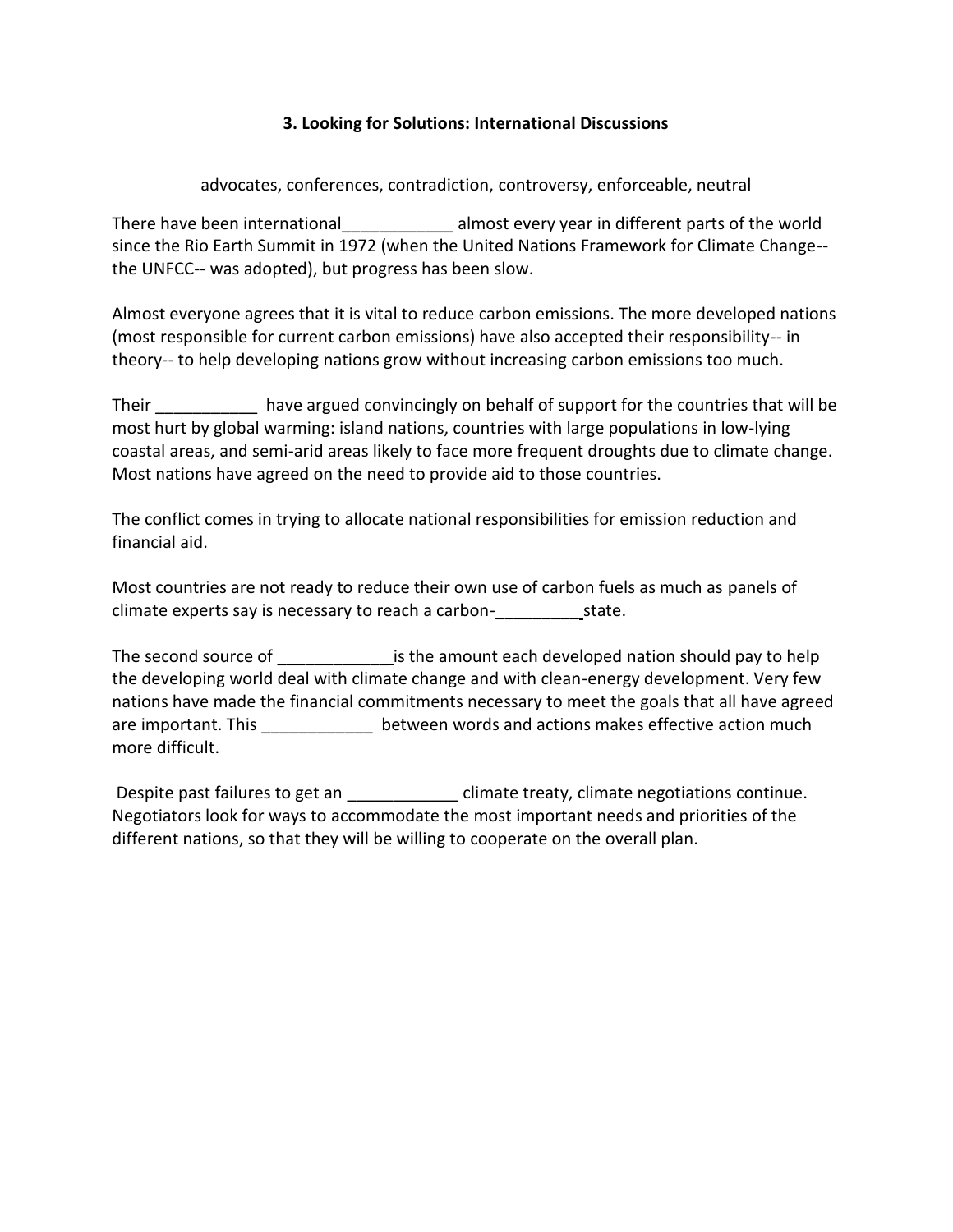# **Global Warming Gap-fill Answers**

1. The Idea of Global Warming

assembled, contradictory, converted, convinced, definite, minority, statistics

Although scientists have assembled data on climatic conditions for well over a century, most research showing effects of human activity is more recent. By the early 1970s, some scientists were predicting a warming of the earth's climate that they attributed to the burning of fossil fuels. (Coal, petroleum, & other carbon-based fuels are converted by combustion into "greenhouse gases" that over time cause increases in global temperatures.)

Since the late 1970s, increasing numbers of scientists have found definite evidence of global warming. At first evidence was inconclusive and sometimes contradictory. There have been claims that some statistics have been misinterpreted or even distorted.

However, in the last two decades a large majority of climatologists in all parts of the world have been convinced that such warming is real. Public opinion among non-scientists has been slower to change. Global warming is still controversial among some groups in the U.S. and elsewhere. A vocal minority still questions whether carbon emissions are really a threat to earth's climate and coastlines.

### **2. Possible Effects of Global Warming**

approximate, considerably, diminish, finite, predict, sustainable

Although there is broad consensus among scientists about the problem, there is much less agreement about the how severe its effects will be and the best ways to deal with them. Scientists believe sea levels will rise considerably as arctic ice melts. However, their climate models vary in the amount and timing of that rise and cannot predict how many areas would be flooded.

They expect weather patterns to become more extreme and fresh water supplies in many areas to diminish, but they can only guess at the damage to agriculture in various areas. They believe there will be more frequent droughts in semi-arid areas of the tropics, but do not know how severe they will be, or even the approximate costs to convert to more sustainable methods of farming. Certain methods of irrigation, like overhead sprinkling, would probably need to be completely abandoned in those areas to conserve the finite available water supplies.